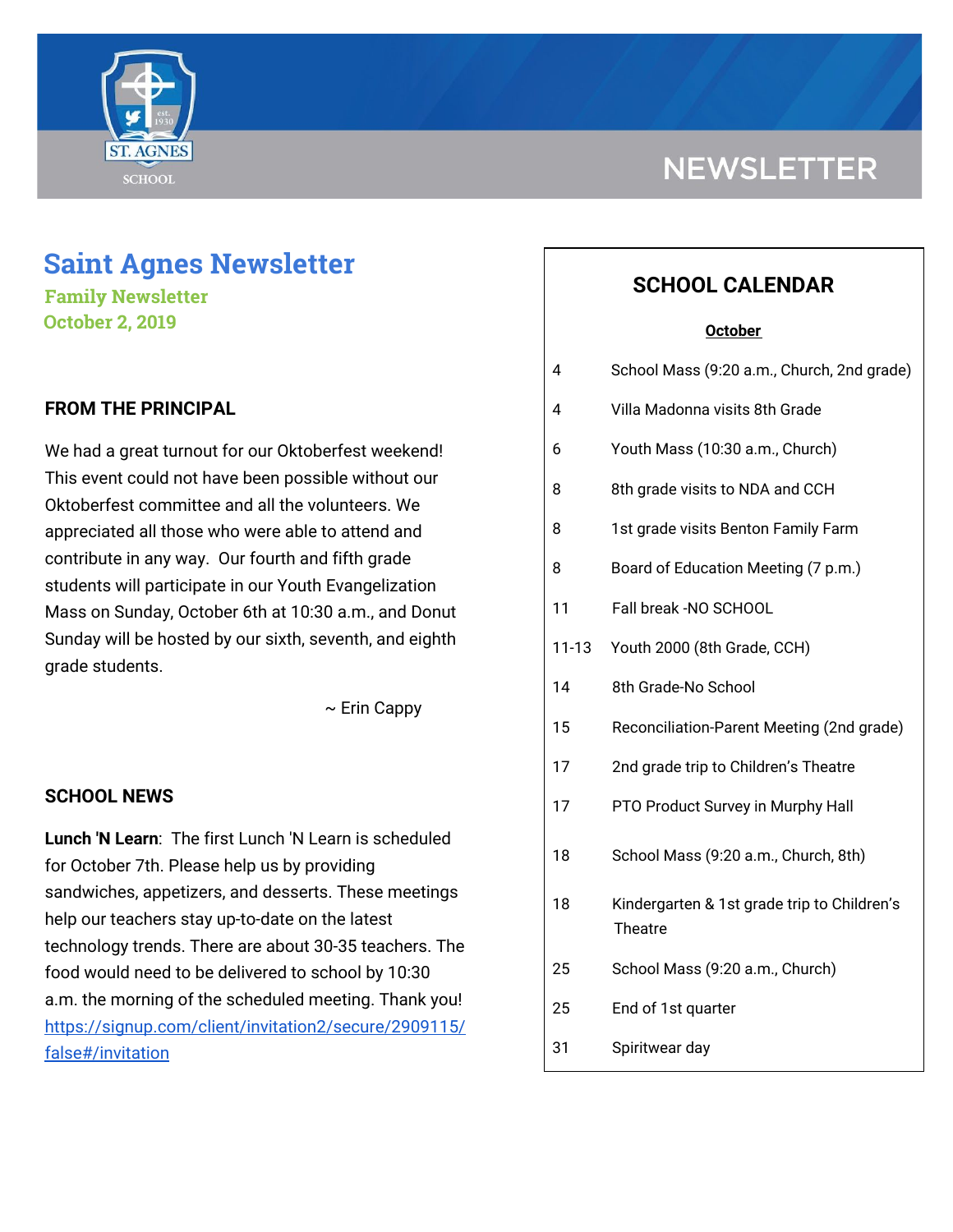**Cafeteria News**: We are hiring a Server/Dishwasher for our Saint Agnes school cafeteria. The hours are Monday thru Friday 10:30am-1:30pm. Interested individuals may contact Jackie Kaiser by email at jkaiser@covdio.org, or call 859/392-1500.

Odyssey of the Mind: Saint Agnes will again be offering Odyssey of the Mind for students in grades 1<sup>st</sup>-8<sup>th</sup> grade. See the attached forms for more information about Odyssey of the Mind. If your child would like to participate, please fill out the interest [form](http://newschool.saintagnes.com/wp-content/uploads/2019/09/2019-20-Odyssey-of-the-Mind-form.pdf) and return it to school by Friday, October 4th**.**

**Junior High Academic Team:** 7th and 8th Grade Academic Team students are desperately in need of a coach. Matches begin October 2, 2019. Commitment would be a 1-2 hour certification, a minimum of one practice a week, one league match a week, and three Saturday competitions. Our school has had a strong history with Academic Team and would love to keep it going. Please consider this position and email Jorja Kremer at *ikremer@saintagnes.com* or Erin Cappy at [ecappy@saintagnes.com](mailto:ecappy@saintagnes.com) for more information.

**Volunteer opportunities**: We have lots of opportunities for parents to help out, including APPLE program volunteers, lunch volunteers, playground volunteers, and lunch 'n learn food signups. Below is the link to sign up. <https://signup.com/go/GpYmNi>

### **PTO NEWS**

**Skyline Night:** If you are in the mood for a 3-way or coney, mark your calendar for Monday, October 7th. Join us on our next Skyline night. Be sure to tell them you are from Saint Agnes and our PTO will receive a portion of the sales.

**Product Survey:** We still need 60 more people for our product survey on October 17th. You do not need to be Virtus trained for this, and it is open to anyone ages 18-85. Please help us earn up to \$850 for the school. The Product Survey will be held in Murphy Hall (under the church), and it generally only takes 15-30 minutes. Here is the link to sign up. <https://www.signupgenius.com/go/20F044FA9AB2FA4FE3-2019>

### **COMMUNITY NEWS**

**Future NDA Pandas:** The NDA Volleyball team invites all grade school girls to come and see them play on Tuesday, October 8! Cheer on the Volleyball Pandas as they take on Highlands beginning with Freshman at 5:00 p.m. followed by Junior Varsity at 6:00 p.m. and Varsity at 7:00 p.m. It will be an evening of food, fun and prizes. Don't forget to wear your grade school t-shirt, school volleyball jersey OR an NDA Volleyball Camp t-shirt for free admission to the games!

#### **Mission Statement of Saint Agnes School**

Saint Agnes School exists to provide excellence in Catholic education while inspiring and empowering our students to live the Gospel message of Jesus Christ. As compassionate and faithful Christians, we continue to pursue our spiritual journey, achieve our highest academic potential, and be stewards of the Catholic faith to others.